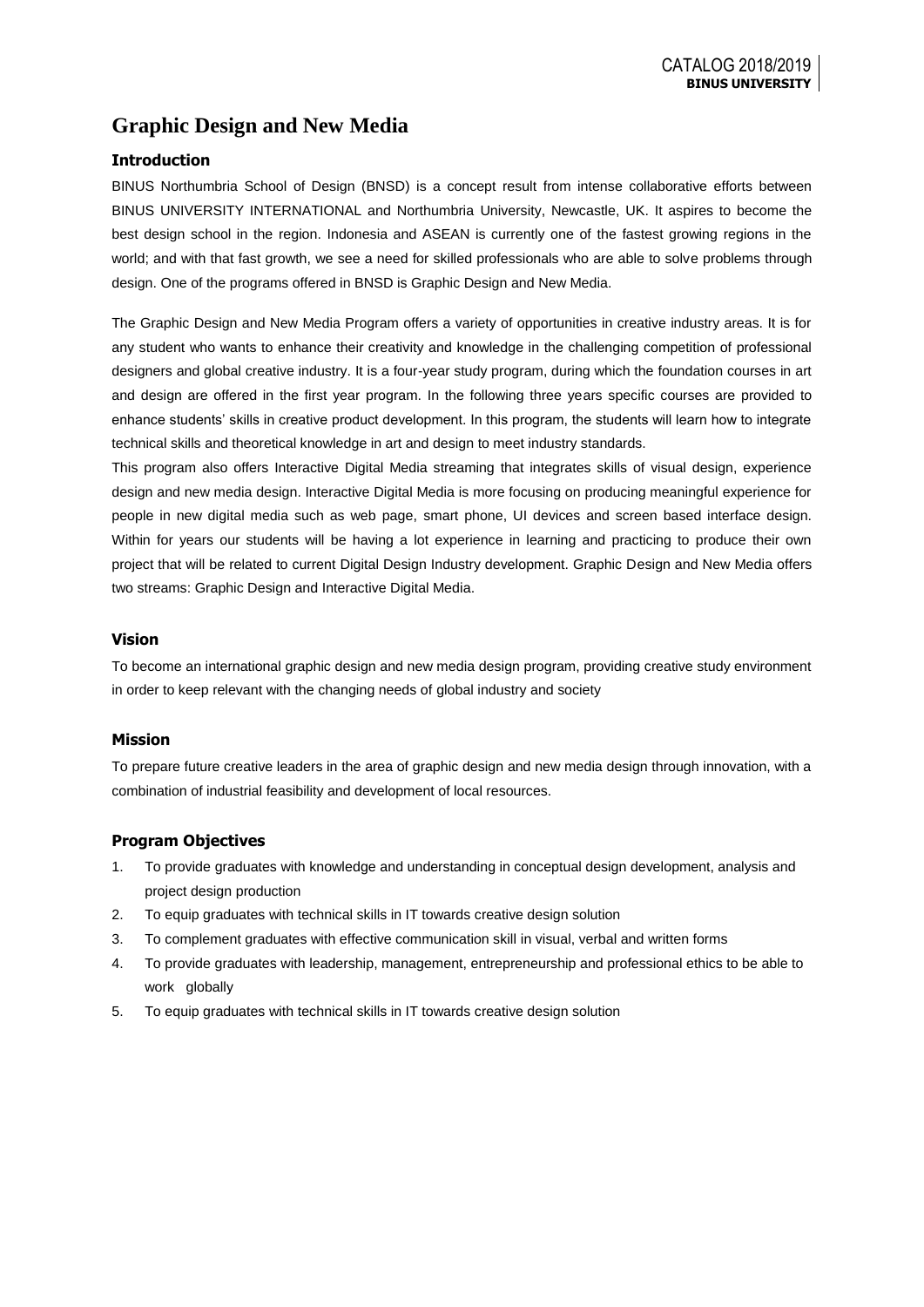## **Student Outcomes**

Upon successful completion of this 4-year program, students are expected to be able to :

- 1. Create visual and printed visual communication design work that has added value and aesthetics, to overcome identity problems, mass communication, and competition problems by stakeholders.
- 2. Conduct research and idea exploration to set the objectives, communication target, and DKV prototype solutions that can overcome identity problems, mass communication, and considering the ethical, history, cultural, social consequence and regulatory aspects.
- 3. Analyze level of material utilization efficiency and time in the production process of each selected alternative solution prototype of DKV, without changing the essence and aesthetic design.
- 4. Communicate DKV prototype alternative solutions independently or groups in verbal form, graphical, written, and communicative models with analog or digital techniques by selected appropriate communication rules.
- 5. Create a design project by implementing global perspective value for competing Internationally.
- 6. Compete globally in visual communication design area with soft skill needed.
- 7. Plan startup business model expertise on visual communication design area.
- 8. Utilize updated design technology needed that can improve organizational performance.

### **Prospective Career of the Graduates**

- 1. Graphic Designer
- 2. Publication Design
- 3. Branding Consultant
- 4. Illustrator
- 5. Photographer
- 6. Web Designer
- 7. Television and Broadcast Studio
- 8. Corporate & Retail Industry
- 9. Government Institutions
- 10. Multimedia Designer
- 11. Motion Designer
- 12. Game Designer
- 13. UI/UX Designer
- 14. Game Artist

## **Award/Degree**

 Sarjana Seni from BINUS UNIVERSITY with a Bachelor of Arts (Honours) from Northumbria University at New Castle, England.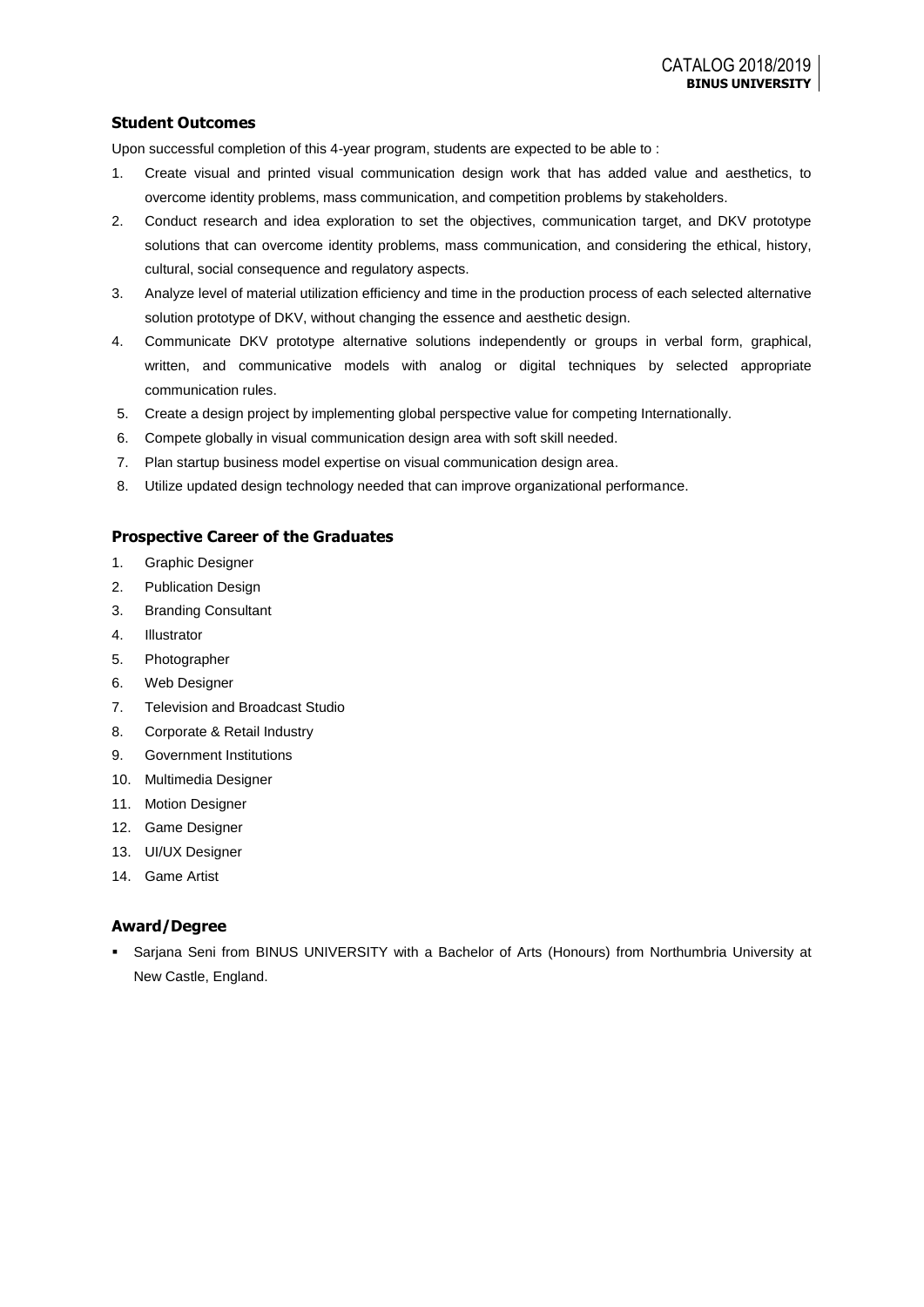## **Major and Streaming**

| <b>Streaming</b>                       |               | <b>Partner</b> |               |                    |             |  |
|----------------------------------------|---------------|----------------|---------------|--------------------|-------------|--|
|                                        | <b>Single</b> | <b>Title</b>   | <b>Double</b> | <b>Title</b>       |             |  |
| Graphic Design (3+1 NU)                |               |                | √             | S.Sn. & BA (Hons). | Northumbria |  |
| Interactive Digital Media (3+1 NU)     |               |                | V             | S.Sn. & BA (Hons). | Northumbria |  |
| Graphic Design (Dual Award)            |               |                | V             | S.Sn. & BA (Hons). | Northumbria |  |
| Interactive Digital Media (Dual Award) |               |                | V             | S.Sn. & BA (Hons). | Northumbria |  |

*Title: S.Sn (Sarjana Seni)*

*BA (Bachelor of Arts (Honours)*

#### *Graphic Design (3+1 NU) & Interactive Digital Media (3+1 NU)*

In cooperation with Northumbria University, this program is designed to provide students with knowledge and practical skills to solve real world problems using design techniques. The students have the opportunity to broaden their horizons and experience by studying abroad at Northumbria University in UK on their last year of study. The students who take this program will receive both Sarjana and Bachelor of Arts degree upon completing their study. Both Graphic Design and Interactive Digital Media Stream will undertake a Graphic Design Major in Northumbria University.

#### *Graphic Design (Dual Awards) & Interactive Digital Media (Dual Awards)*

In cooperation with Northumbria University, this program provides students with knowledge, practical and creative skills in graphic design and/or interactive media. Students who would like to pursue careers in the rapidly expanding design culture are ideal for this program.

## **Study Completion Requirements**

#### *Major in Graphic Design and New Media*

To complete a major in Graphic Design and New Media at BINUS NORTHUMBRIA SCHOOL OF DESIGN, students must complete a minimum of 146 SCUs of academic credit.

| Sem           | Code            | <b>Course Name</b>                     | <b>SCU</b>     | <b>Total</b> |
|---------------|-----------------|----------------------------------------|----------------|--------------|
|               | <b>ENGL6171</b> | Academic English I                     | 3              |              |
|               | <b>DSGN6101</b> | Design and Materials                   | 4              |              |
|               | <b>DSGN7324</b> | Computer Graphic I                     | 3              |              |
|               | <b>DSGN6166</b> | Eastern Art Review                     | 3              | 20           |
|               | <b>DSGN6099</b> | Drawing I                              |                |              |
|               | <b>DSGN6098</b> | <b>Color Theory</b>                    | 4              |              |
|               | <b>ENGL6172</b> | Academic English II                    | 3              | 20           |
|               | <b>DSGN6165</b> | Western Art Review                     | 2              |              |
|               | <b>DSGN6390</b> | <b>Fundamental Principle of Design</b> | 4              |              |
| $\mathcal{P}$ | <b>DSGN6100</b> | Drawing II                             | 3              |              |
|               | <b>DSGN6104</b> | Typography I                           | 3              |              |
|               | <b>DSGN7132</b> | Photography I                          | 3              |              |
|               | CHAR6013        | Character Building: Pancasila          | $\overline{2}$ |              |

#### **Course Structure**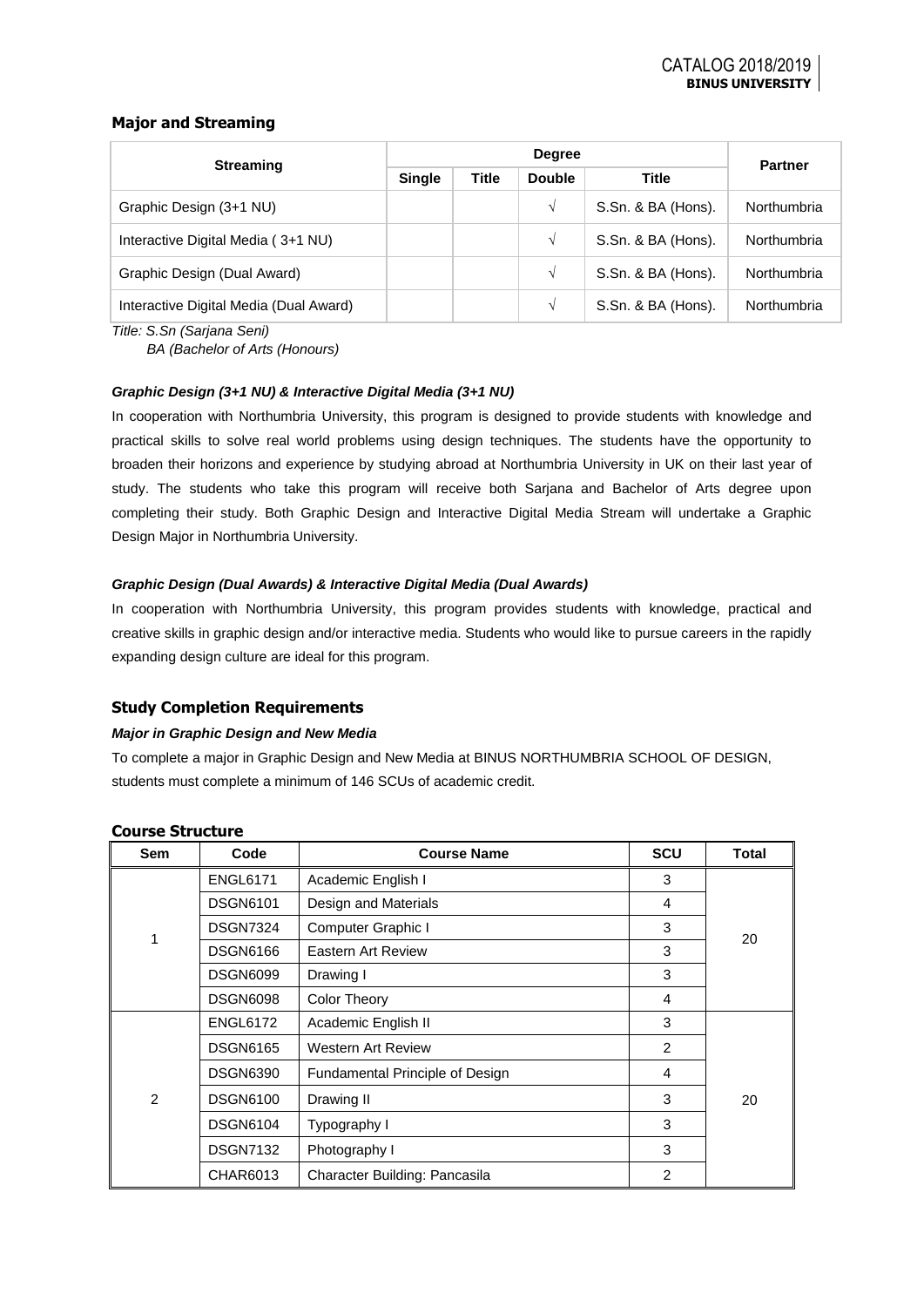| Sem | Code                                        | <b>Course Name</b>                          | SCU            | <b>Total</b> |  |  |  |
|-----|---------------------------------------------|---------------------------------------------|----------------|--------------|--|--|--|
|     |                                             | <b>Streaming: Graphic Design</b>            |                |              |  |  |  |
|     | <b>DSGN6391</b>                             | Design Studies I                            | 9              |              |  |  |  |
|     | <b>CHAR6014</b>                             | Character Building: Kewarganegaraan         | 2              |              |  |  |  |
|     | <b>DSGN7326</b>                             | <b>Illustration Design</b>                  | 3              |              |  |  |  |
|     | <b>DSGN6548</b>                             | Typography II                               | 3              | 21           |  |  |  |
|     | <b>DSGN7133</b>                             | Photography II                              | 3              |              |  |  |  |
|     | <b>LANG6061</b>                             | Indonesian                                  | $\mathbf{1}$   |              |  |  |  |
| 3   |                                             | <b>Streaming: Interactive Digital Media</b> |                |              |  |  |  |
|     | <b>DSGN6394</b>                             | Interactive Design Studies I                | 9              |              |  |  |  |
|     | <b>CHAR6014</b>                             | Character Building: Kewarganegaraan         | $\overline{2}$ |              |  |  |  |
|     | <b>DSGN7326</b>                             | <b>Illustration Design</b>                  | 3              |              |  |  |  |
|     | <b>DSGN6549</b>                             | Screen Design Development I                 | 3              | 21           |  |  |  |
|     | <b>DSGN7133</b>                             | Photography II                              | 3              |              |  |  |  |
|     | <b>LANG6061</b>                             | Indonesian                                  | 1              |              |  |  |  |
|     |                                             | <b>Streaming: Graphic Design</b>            |                |              |  |  |  |
|     | <b>DSGN6392</b>                             | Design Studies II                           | 9              |              |  |  |  |
|     | CHAR6015                                    | Character Building: Agama                   | 2              |              |  |  |  |
|     | <b>DSGN6312</b>                             | Multimedia I                                | 4              |              |  |  |  |
|     | <b>DSGN6293</b>                             | Audio Visual I                              | 2              | 23           |  |  |  |
|     | <b>DSGN6323</b>                             | Typography III                              | 4              |              |  |  |  |
| 4   | <b>DSGN6287</b>                             | Visual Communication Design Review          | 2              |              |  |  |  |
|     | <b>Streaming: Interactive Digital Media</b> |                                             |                |              |  |  |  |
|     | <b>DSGN6395</b>                             | Interactive Design Studies II<br>9          |                |              |  |  |  |
|     | CHAR6015                                    | Character Building: Agama                   | $\overline{2}$ |              |  |  |  |
|     | <b>DSGN6230</b>                             | <b>Animation Studio I</b>                   | 3              | 22           |  |  |  |
|     | <b>DSGN6293</b>                             | Audio Visual I                              | 2              |              |  |  |  |
|     | <b>DSGN6190</b>                             | Screen Design Development II                | 4              |              |  |  |  |
|     | <b>DSGN6287</b>                             | Visual Communication Design Reviews         | $\overline{2}$ |              |  |  |  |
|     |                                             | Streaming: Graphic Design                   |                |              |  |  |  |
|     | <b>DSGN6397</b>                             | 2D Animation Study                          | 4              |              |  |  |  |
|     | <b>DSGN6393</b>                             | Design Studies III                          | 6              | 15           |  |  |  |
|     | <b>DSGN6398</b>                             | Design History Dissertation Research        | 2              |              |  |  |  |
|     | <b>DSGN6550</b>                             | Audio Visual II                             | 3              |              |  |  |  |
| 5   |                                             | <b>Streaming: Interactive Digital Media</b> |                |              |  |  |  |
|     | <b>DSGN6292</b>                             | <b>Animation Studio II</b>                  | 4              |              |  |  |  |
|     | <b>DSGN6396</b>                             | Interactive Design Studies III              | 6              |              |  |  |  |
|     | <b>DSGN6398</b>                             | Design History Dissertation Research        | $\overline{2}$ | 18           |  |  |  |
|     | <b>DSGN6399</b>                             | Kinetic Typography                          | 3              |              |  |  |  |
|     | <b>DSGN6550</b>                             | Audio Visual II                             | 3              |              |  |  |  |
|     |                                             | <b>Streaming: Graphic Design</b>            |                |              |  |  |  |
|     | <b>DSGN6315</b>                             | Pre-Press and Printing                      | 3              |              |  |  |  |
| 6   | <b>DSGN6400</b>                             | Digital Advertising                         | 4              |              |  |  |  |
|     | ARTS6015                                    | Aesthetic                                   | $\overline{2}$ | 15           |  |  |  |
|     | <b>DSGN6311</b>                             | Internship                                  | 6              |              |  |  |  |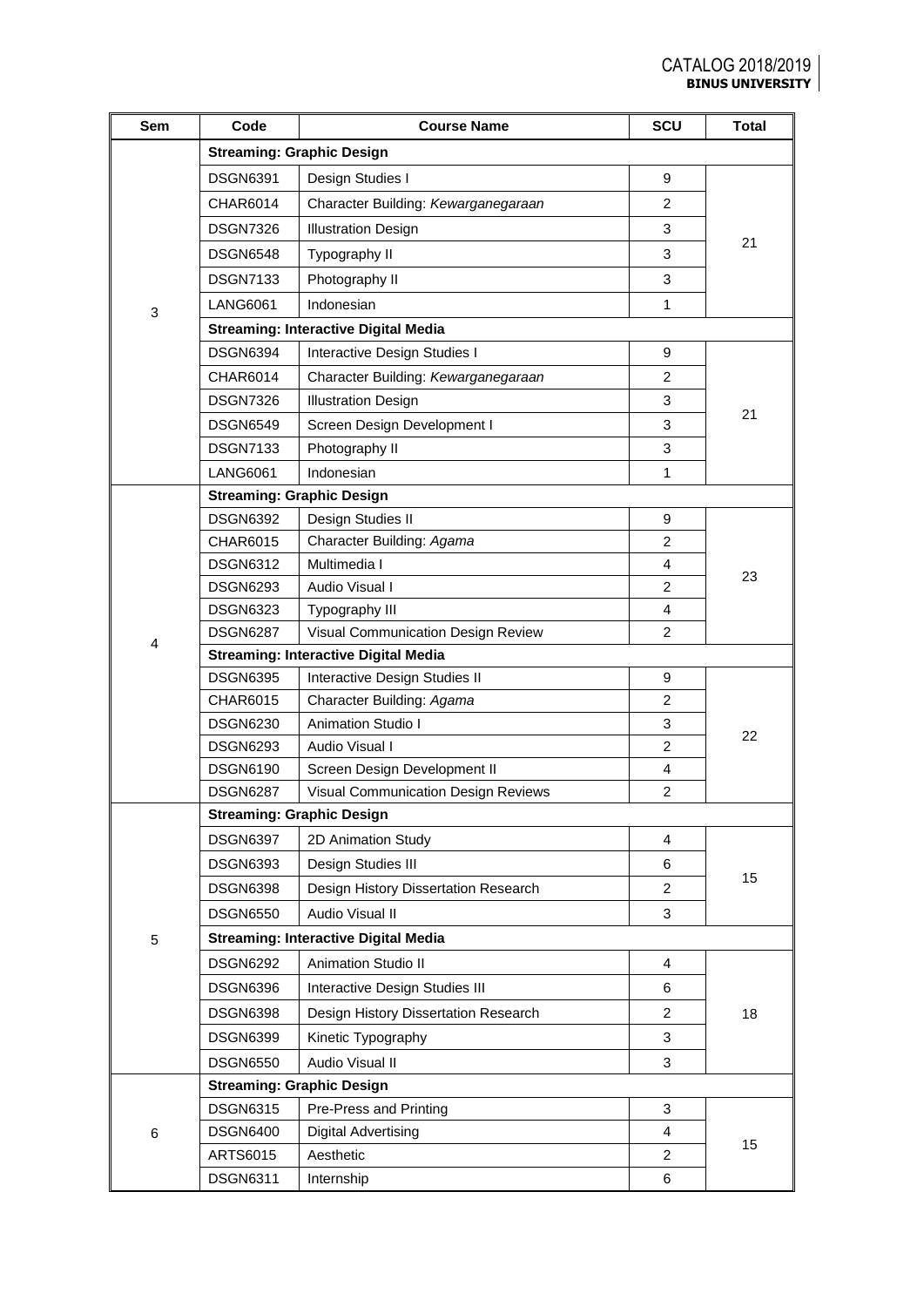| <b>Sem</b>                  | Code                         | <b>Course Name</b>                          | <b>SCU</b>     | <b>Total</b> |  |  |  |
|-----------------------------|------------------------------|---------------------------------------------|----------------|--------------|--|--|--|
|                             |                              | <b>Streaming: Interactive Digital Media</b> |                |              |  |  |  |
|                             | <b>DSGN6319</b>              | Sound Production                            | 3              |              |  |  |  |
| 6                           | <b>DSGN6401</b>              | <b>Experimental Design</b>                  | 2              |              |  |  |  |
|                             | ARTS6015                     | Aesthetic                                   | $\overline{2}$ | 13           |  |  |  |
|                             | <b>DSGN6311</b>              | Internship                                  | 6              |              |  |  |  |
|                             | <b>Enrichment Program I</b>  |                                             | 16             |              |  |  |  |
| 7                           | GLOB6206                     | Global Design Perspectives*                 | 0              | 16           |  |  |  |
|                             | <b>Enrichment Program II</b> |                                             | 10             |              |  |  |  |
| 8                           | GLOB6207                     | Advanced Creative Practice*                 | 0              | 16           |  |  |  |
|                             | <b>DSGN6562</b>              | <b>Graphic Design Final Project</b>         | 6              |              |  |  |  |
| <b>TOTAL CREDIT 146 SCU</b> |                              |                                             |                |              |  |  |  |

*\*) Student applied in Dual Awards Program is mandatory to take this course (Conducted by Northumbria Lecturers)*

## **Enrichment Program I (7th Semester) &Enrichment Program II (8th Semester):**

-) *Student will take one of enrichment program tracks (off campus).*

## **Enrichment Track Scheme**

| <b>Track</b> | <b>Semester 7</b> |           |             |           |           | Semester 8 |  |           |             |           |           |              |
|--------------|-------------------|-----------|-------------|-----------|-----------|------------|--|-----------|-------------|-----------|-----------|--------------|
|              |                   | <b>RS</b> | <b>ENTR</b> | <b>CD</b> | <b>SA</b> | Other      |  | <b>RS</b> | <b>ENTR</b> | <b>CD</b> | <b>SA</b> | <b>Other</b> |
|              |                   |           |             |           |           |            |  |           |             |           |           |              |

Notes:

|             | : Internship               |
|-------------|----------------------------|
| <b>RS</b>   | : Research                 |
| <b>ENTR</b> | : Entrepreneurship         |
| CD          | : Community Development    |
| SA          | : Study Abroad             |
| Other       | : Program's specific needs |
|             |                            |

## **Enrichment Research Track\***

| Code                         | <b>Course Name</b>         | <b>SCU</b> | Total |  |  |
|------------------------------|----------------------------|------------|-------|--|--|
| <b>Enrichment Program I</b>  |                            |            |       |  |  |
| <b>RSCH6058</b>              | Design Idea Exploration I  | 8          | 16    |  |  |
| <b>RSCH6059</b>              | Visual Research            | 4          |       |  |  |
| <b>RSCH6060</b>              | Academic Design Research I | 4          |       |  |  |
| <b>Enrichment Program II</b> |                            |            |       |  |  |
| <b>RSCH6061</b>              | Design Idea Exploration II | 8          | 10    |  |  |
| <b>RSCH6427</b>              | Design Rationale           | 2          |       |  |  |

*\*For Dual Awards Program*